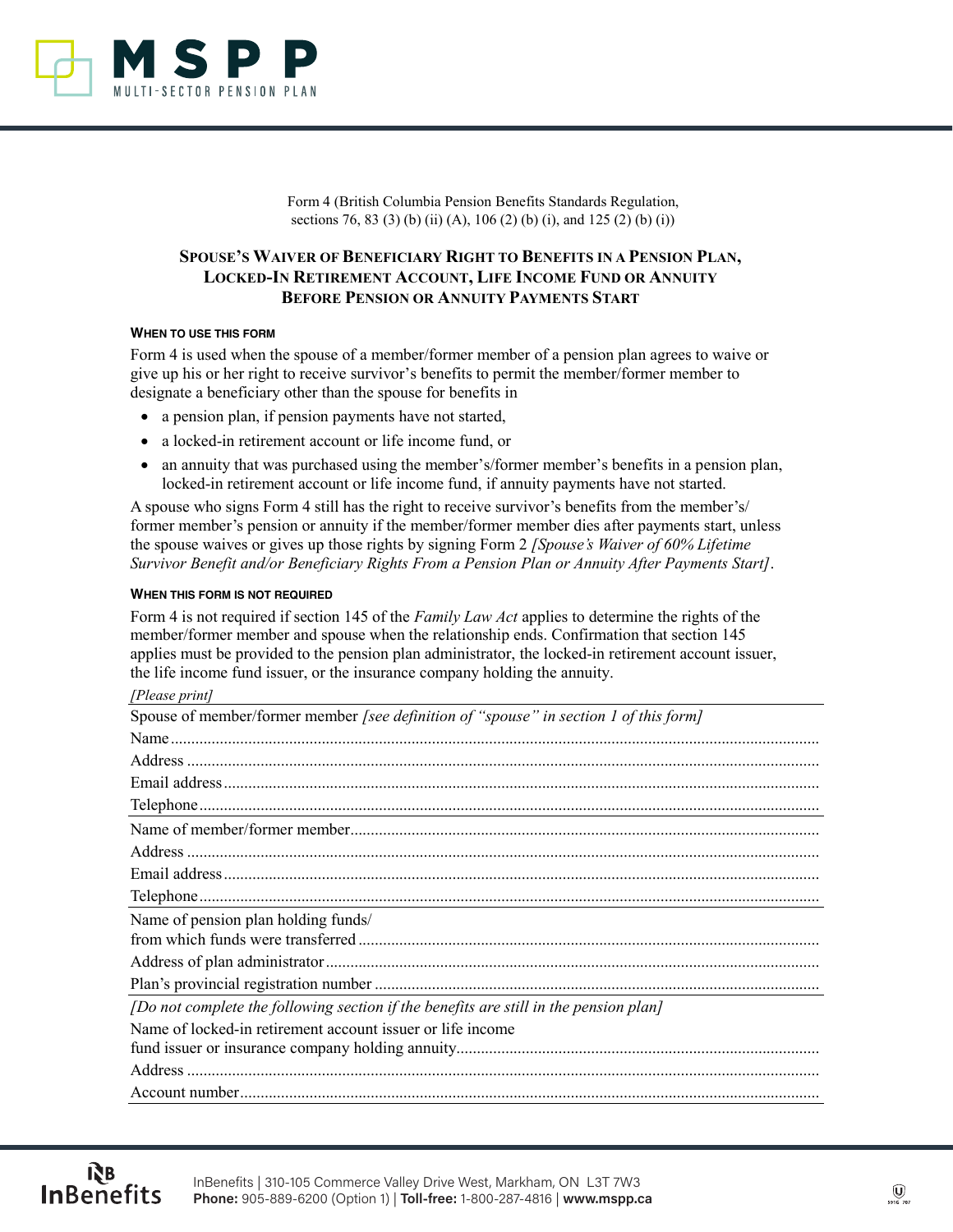

### **I confirm the following:**

- 1. I am the spouse of the member/former member. Being the member's/former member's "spouse" means
	- (a) I am married to the member/former member and have not been living separate and apart from that person for a continuous period longer than 2 years immediately preceding the date on which I sign this form, or
	- (b) I have been living with the member/former member in a marriage-like relationship for a period of at least 2 years immediately preceding the date on which I sign this form.
- 2. I understand that because I am the member's/former member's spouse, the *Pension Benefits Standards Act* and the regulations under that Act give me the right to receive the following survivor's benefits:
	- (a) *if the member/former member dies before starting pension or annuity payments* I have the right as beneficiary, after the member's/former member's death, to receive the member's/former member's benefits in the pension plan and any locked-in retirement account, life income fund or annuity purchased using those benefits, unless I waive or give up that right by signing this form;
	- (b) *if the member/former member dies after starting pension or annuity payments* After the member's/former member's death, I have the following rights:
		- (i) in the case of a pension from a defined benefit or target benefit component of a pension plan or payments from an annuity purchased using the member's/former member's benefits in a pension plan, locked-in retirement account or life income fund,
			- (A) I have the right to receive lifetime payments that are at least 60% of the payments that were paid to the member/former member, unless I waive or give up that right by signing Waiver A of Form 2 *[Spouse's Waiver of 60% Lifetime Survivor's Benefit and/or Beneficiary Rights From a Pension Plan or Annuity After Payments Start]*, and
			- (B) even if I waive or give up the right to receive those lifetime payments, I still have the right as beneficiary to receive any remaining benefits in the pension or annuity, unless I waive or give up that right by signing Waiver B of Form 2;
		- (ii) in the case of life income type benefits from a defined contribution component of a pension plan, I have the right as beneficiary to receive any remaining life income type benefits, unless I waive or give up that right by signing Waiver C of Form 2.
- 3. I understand that signing this form does not affect
	- (a) the rights I have under the *Pension Benefits Standards Act* set out in section 2 (b) of this form unless I waive or give up those rights, or
	- (b) any rights I may have as a result of a breakdown of the relationship between me and the member/former member.
- 4. I understand that
	- (a) my survivor's benefits may have substantial value and may be important to provide me with income in my old age, and
	- (b) if I sign this form,
		- (i) I will receive no benefits from the pension plan, locked-in retirement account, life income fund or annuity if the member/former member dies before starting to receive pension or annuity payments, and
		- (ii) any benefits payable on the member's/former member's death will be paid to the beneficiary that the member/former member designates or, if no beneficiary is designated, to the personal representative of the member's/former member's estate.
- 5. I have read this form and understand it.